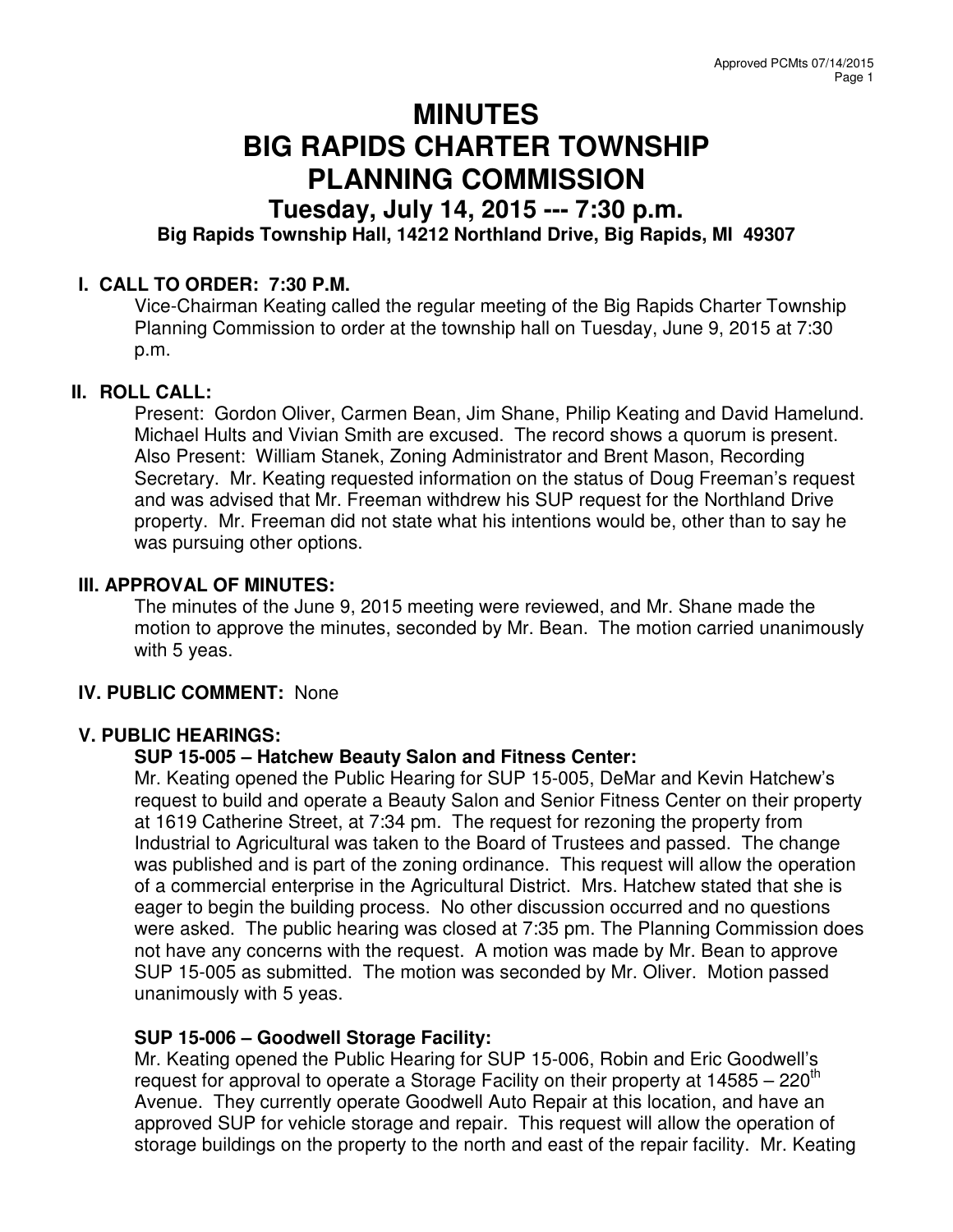asked if there would be black top paving on the site. Mr. Goodwell advised that there wouldn't be paving to start due to the cost, but that they hope to be able to pave the site in the future. Questions about lighting of the site were determined to be required by the building code. Further discussion occurred about the need for a site plan, and no more questions were asked. Mr. and Mrs. Goodwell added information about their business and the direction it has taken. The public hearing was closed at 7:45 pm. A motion was made by Mr. Oliver to approve SUP 15-006 subject to an approved site plan. The motion was seconded by Mr. Bean. Motion passed unanimously with 5 yeas.

The Planning Commission had an informal discussion about the status of the Highway Interchange district and whether it is too restrictive. It was suggested that the zoning ordinance might need to be looked at and some modifications made.

#### **VI. SITE PLAN REVIEWS:**

Mecosta County Pole Storage Building at 14485 Northland Drive. Mr. Keating asked Mr. Mason to provide details of the site plan to the commission. The request is to construct a new 5 stall 40' x 84' pole storage building for storage of marine patrol boats and excess EMS equipment. An overview of the site was presented. The only real concern is a proposed storm water drain tile that runs toward the SW area of the property. Discussion from the commission revolved around the suggestion that the water retention should remain on the county's property, and that our engineer and the Drain Commissioner will need to come up with a recommendation for handling the storm water. Mr. Bean made a motion to approve the Mecosta County Storage Building Site Plan application with the exception of the storm water drain, which will need to be evaluated by our engineer and agreed to by the Drain Commissioner. The motion was seconded by Mr. Hamelund. No further discussion took place, and the motion passed unanimously with 5 yeas.

Mr. Keating wants a report next month.

Campus Creek II is presenting a modified phase one site plan due to the fact that the property is much wetter than the owners originally thought. The DEQ determined that the wetland areas are larger than shown in the original site plan, and that the original project would not be able to be approved. This modification is substantially different in site layout, and is not complete, but it does take into account the DEQ identified wetland areas. Parking and building layout appear to be acceptable on the new site plan. Mr. Keating asked if they had adequate ingress and egress for the site. The only proposed entry and exit is from Gilbert Drive. This project has been approved for city water, and sewage capacity is adequate for this proposal. A concern about traffic onto Northland Drive was raised and discussed regarding an additional 248 people leaving at potentially the same time each day. Sidewalk issues and bike path/lane issues were discussed, which led to master plan direction discussion. Mr. Keating brought the conversation back to the topic, and the project could be approved subject to the engineer's review. Mr. Keating and Mr. Shane suggested that the previous project approval be rescinded. Mr. Shane moved to rescind approval of the original site plan for Campus Creek II dated January 21, 2015. The motion was seconded by Mr. Hamelund, approved unanimously with 5 yeas. Mr. Hamelund moved to approve the new phase 1 site plan for Campus Creek II dated June 29, 2015 for parcel # 54 05 022 013 100 (description: SEC 22 T15N R10W COM AT SE COR E 1/2 SE 1/4 TH W 750 FT TH N 698.41 FT TO POB TH N 1881 FT TH E 75 FT TH N 66 FT TH W TO E 1/8 LINE TH S ALG E 1/8 LINE TO A PT